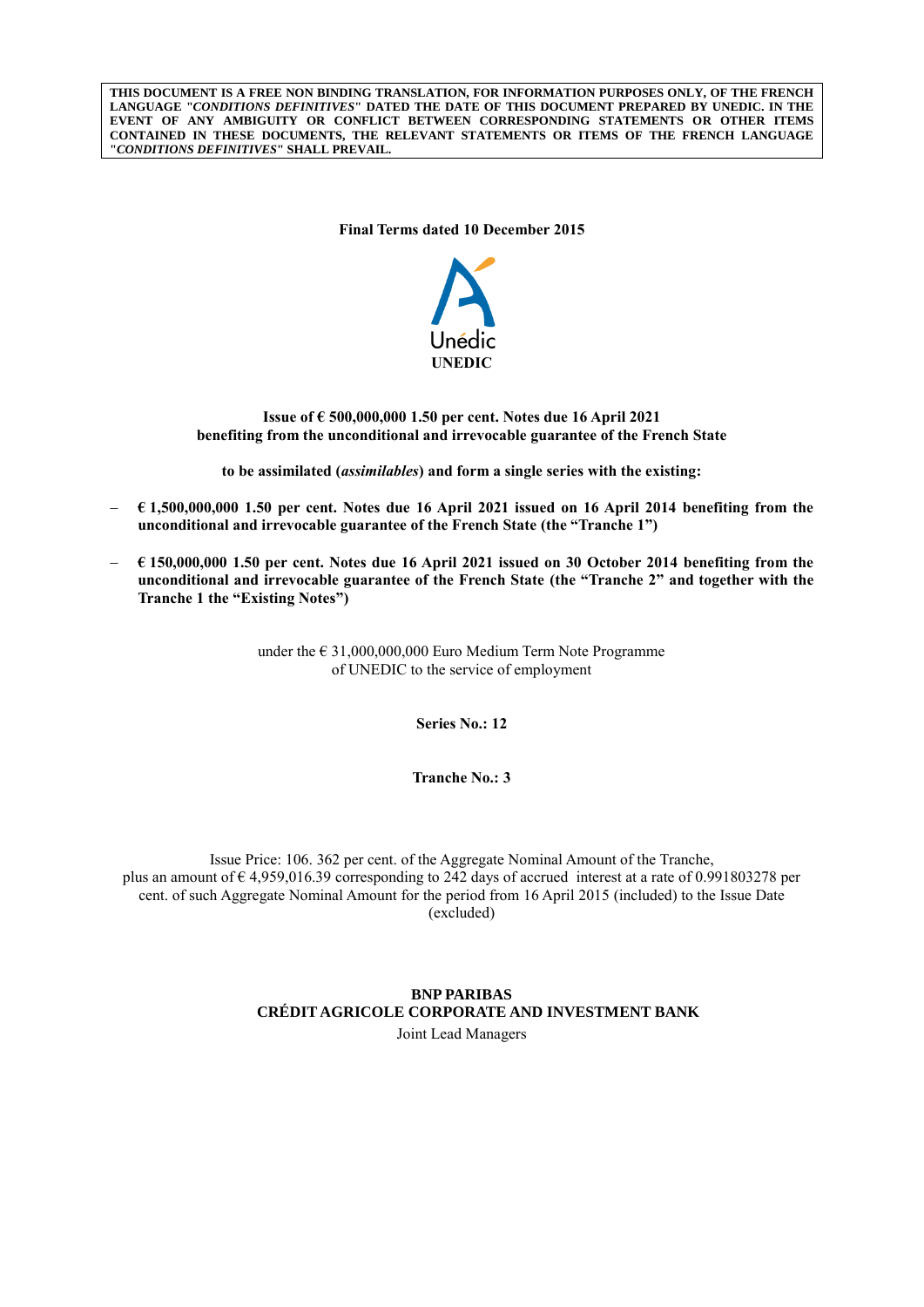#### **PART A – CONTRACTUAL TERMS**

Terms used herein shall be deemed to be defined as such for the purposes of the Terms and Conditions set forth in the Base Prospectus dated 5 February 2014 (which received on that date the visa of the *Autorité des marchés financiers* (the "**AMF**") number 14-035) and in the supplement to the Base Prospectus dated 24 July 2014 (which received on that date the visa of the AMF number 14-437) (together the "**Original Base Prospectus**"), which together constitute a base prospectus for the purposes of the Directive 2003/71/EC of the European Parliament and of the Council of 4 November 2003, as amended (which includes the amendments made by Directive 2010/73/EU of the European Parliament and of the Council of 24 November 2010, to the extent that such amendments have been implemented in a Member State of the European Economic Area) (the "**Prospectus Directive**").

This document constitutes the Final Terms relating to the issue of the notes (the "**Notes**") described hereafter for the purposes of Article 5.4 of the Prospectus Directive and must be read in conjunction with the Base Prospectus dated 6 February 2015 (which received on that date the visa of the AMF number 15- 046), the supplement  $n^{\circ}1$  to the base prospectus dated 31 July 2015 (which received on that date the visa of the AMF number 15-432) and with the supplement n°2 to the base prospectus dated 24 September 2015 (which received on that date the visa of the AMF number 15-498) (together the "**Current Base Prospectus**"), except in respect of the Conditions which are extracted from the Original Base Prospectus. Full information on the Issuer and the offer of the Notes is only available on the basis of the combination of these Final Terms, the Original Base Prospectus and the Current Base Prospectus.

The Final Terms, the Original Base Prospectus and the Current Base Prospectus are available for viewing on the websites of (a) the *Autorité des marchés financiers* (www.amf-france.org) and (b) the Issuer (www.unedic.org), and during normal business hours at the registered office of the Issuer and at the specified offices of the Paying Agent where copies may be obtained.

| 1. | <b>Issuer:</b> |                            | UNEDIC                                                                                                                                                                                                                                                                                                                                                                                                               |
|----|----------------|----------------------------|----------------------------------------------------------------------------------------------------------------------------------------------------------------------------------------------------------------------------------------------------------------------------------------------------------------------------------------------------------------------------------------------------------------------|
| 2. | Guarantee:     |                            | Applicable                                                                                                                                                                                                                                                                                                                                                                                                           |
|    |                |                            | Unconditional and irrevocable guarantee from the<br>French State granted pursuant to Article 111 of the<br>law no. 2014-1655 dated 29 December 2014<br>(French loi de finances rectificative pour 2014) and<br>Article 1 of the Order (arrêté) of the Minister for<br>Finance and Public Accounts dated 28 January<br>2015 published in the <i>Journal Officiel</i> of the<br>Republic of France on 31 January 2015. |
| 3. | (i)            | <b>Series Number:</b>      | 12                                                                                                                                                                                                                                                                                                                                                                                                                   |
|    | (ii)           | <b>Tranche Number:</b>     | 3<br>The Notes will be fully assimilated (assimilées) and<br>form a single series with the Existing Notes not<br>earlier than 40 days after the Issue Date<br>(the "Assimilation Date")                                                                                                                                                                                                                              |
| 4. |                | <b>Specified Currency:</b> | Euro (" $\epsilon$ ")                                                                                                                                                                                                                                                                                                                                                                                                |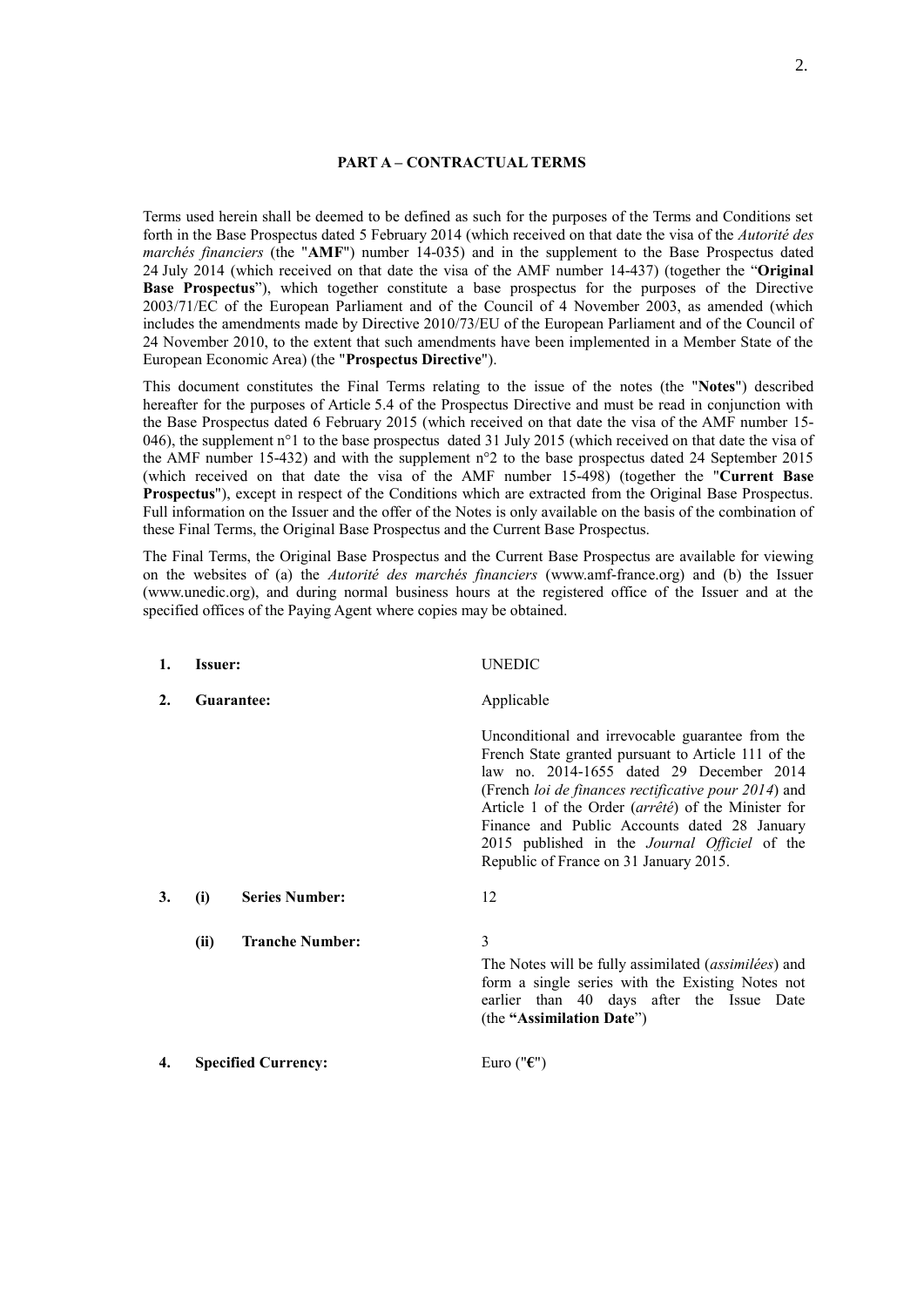| 5.  | <b>Aggregate Nominal Amount:</b>                                                                     |                                                                                                                                                                                                                                                                                                        |
|-----|------------------------------------------------------------------------------------------------------|--------------------------------------------------------------------------------------------------------------------------------------------------------------------------------------------------------------------------------------------------------------------------------------------------------|
|     | Series:<br>(i)                                                                                       | $\in 2,150,000,000$                                                                                                                                                                                                                                                                                    |
|     | Tranche:<br>(ii)                                                                                     | $\epsilon$ 500,000,000                                                                                                                                                                                                                                                                                 |
| 6.  | <b>Issue proceeds:</b>                                                                               |                                                                                                                                                                                                                                                                                                        |
|     | Gross issue proceeds:<br>(i)                                                                         | € 536,769,016.39                                                                                                                                                                                                                                                                                       |
|     | (ii)<br>Estimated net issue proceeds:                                                                | € 536,144,016.39                                                                                                                                                                                                                                                                                       |
| 7.  | <b>Issue Price:</b>                                                                                  | 106.362 per cent. of the Aggregate Nominal<br>Amount plus an amount of $\epsilon$ 4,959,016.39<br>corresponding to 242 days of accrued interest at a<br>rate of 0.991803278 per cent. of such Aggregate<br>Nominal Amount for the period from 16 April 2015<br>(included) to the Issue Date (excluded) |
| 8.  | <b>Denomination:</b>                                                                                 | $\in$ 100,000                                                                                                                                                                                                                                                                                          |
| 9.  | <b>Number of Notes issued:</b>                                                                       | 5,000                                                                                                                                                                                                                                                                                                  |
| 10. | <b>Issue Date:</b><br>(i)                                                                            | 14 December 2015                                                                                                                                                                                                                                                                                       |
|     | <b>Interest Commencement Date:</b><br>(ii)                                                           | 16 April 2015                                                                                                                                                                                                                                                                                          |
| 11. | <b>Maturity Date:</b>                                                                                | 16 April 2021                                                                                                                                                                                                                                                                                          |
| 12. | <b>Interest Basis:</b>                                                                               | 1.50 per cent. per annum Fixed Rate<br>(other details indicated hereafter)                                                                                                                                                                                                                             |
| 13. | <b>Redemption/Payment Basis:</b>                                                                     | Redemption at par                                                                                                                                                                                                                                                                                      |
| 14. | of<br><b>Interest</b><br>Change<br><b>Basis</b><br><sub>or</sub><br><b>Redemption/Payment Basis:</b> | Not Applicable                                                                                                                                                                                                                                                                                         |
| 15. | <b>Option:</b>                                                                                       | Not Applicable                                                                                                                                                                                                                                                                                         |
| 16. | Date of authorisations for issuance of<br><b>Notes:</b>                                              | Decision of the Board of directors dated 27 June<br>2014 setting the terms for determining the<br>characteristics of the issue and authorising, from<br>January 2015 until January 2016, Vincent Destival,<br>directeur général of the Issuer, to determine its final<br>terms.                        |
| 17. | <b>Method of distribution:</b>                                                                       | Syndicated                                                                                                                                                                                                                                                                                             |

## **PROVISIONS RELATING TO INTEREST PAYABLE**

| 18. | <b>Fixed Rate Notes Provisions:</b> |                                | Applicable                                                                                       |  |
|-----|-------------------------------------|--------------------------------|--------------------------------------------------------------------------------------------------|--|
|     | (1)                                 | Rate of Interest:              | 1.50 per cent. <i>per annum</i> payable annually in arrear                                       |  |
|     | (i)                                 | <b>Interest Payment Dates:</b> | 16 April in each year commencing on 16 April 2016                                                |  |
|     | (iii)                               | Fixed Coupon Amount:           | € 1,500 per € 100,000 in Denomination, except for<br>the Broken Coupon Amount as specified below |  |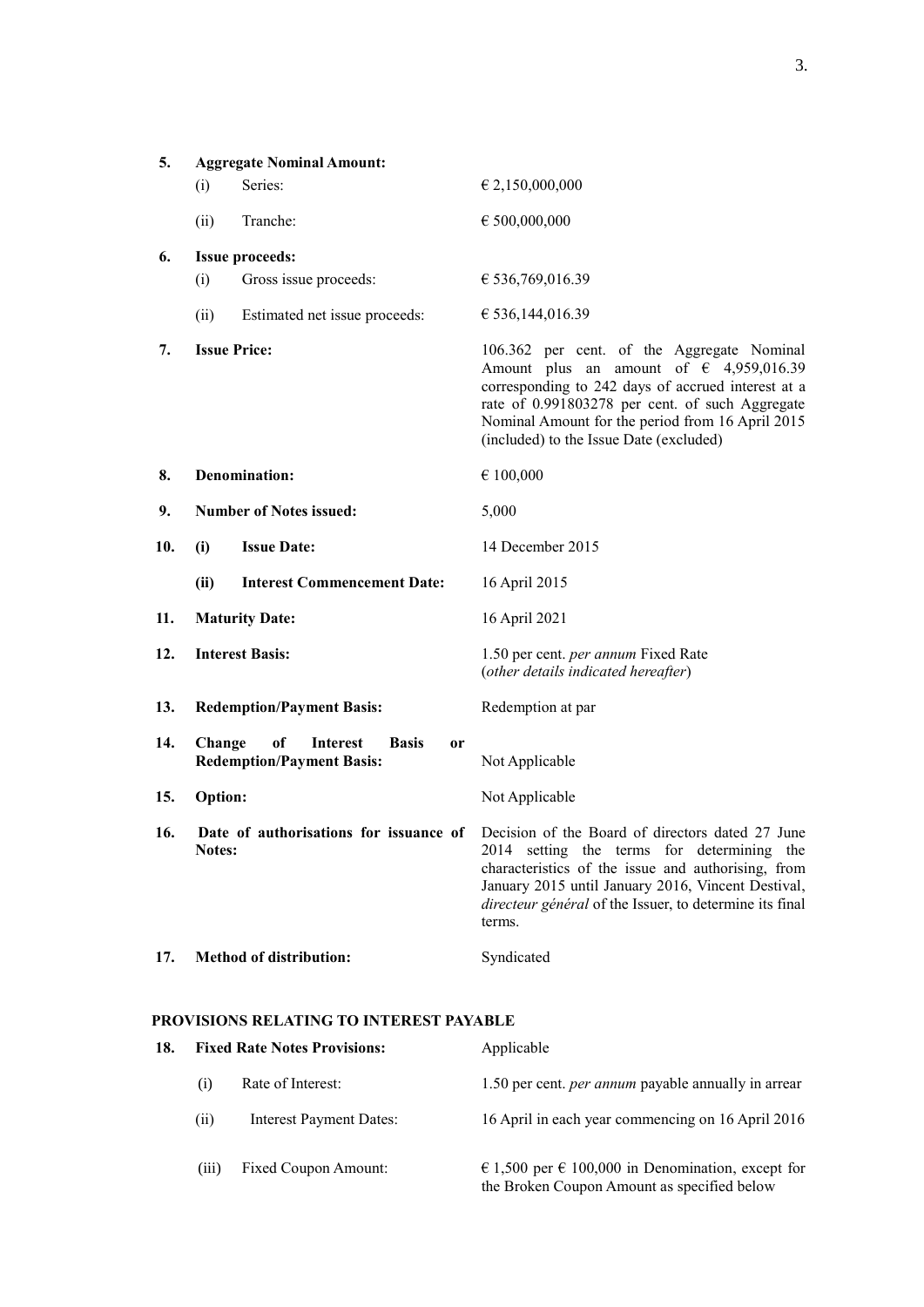|     | (iv)  | <b>Broken Coupon Amount:</b>                                                                                                                                                                                                                                                                                                 | Not Applicable                                                                             |
|-----|-------|------------------------------------------------------------------------------------------------------------------------------------------------------------------------------------------------------------------------------------------------------------------------------------------------------------------------------|--------------------------------------------------------------------------------------------|
|     | (v)   | Day Count Fraction:                                                                                                                                                                                                                                                                                                          | Actual/Actual - ICMA                                                                       |
|     | (vi)  | <b>Determination Dates:</b>                                                                                                                                                                                                                                                                                                  | 16 April in each year commencing on 16 April 2016                                          |
|     | (vii) | Other terms relating to the method<br>of calculating interest for Fixed<br>Rate Notes:                                                                                                                                                                                                                                       | Not Applicable                                                                             |
| 19. |       | <b>Floating Rate Notes Provisions:</b>                                                                                                                                                                                                                                                                                       | Not Applicable                                                                             |
| 20. |       | PROVISIONS RELATING TO REDEMPTION<br><b>Call Option:</b>                                                                                                                                                                                                                                                                     | Not Applicable                                                                             |
| 21. |       | <b>Other Option:</b>                                                                                                                                                                                                                                                                                                         | Not Applicable                                                                             |
| 22. |       | <b>Final Redemption Amount of each Note:</b>                                                                                                                                                                                                                                                                                 | € 100,000 per Note of € 100,000 Denomination                                               |
| 23. |       | <b>Early Redemption Amount:</b><br>Early Redemption Amount(s) of each Note<br>payable on redemption for taxation reasons<br>or on event of default or other early<br>redemption and/or the method of<br>calculating the same and/or any other<br>terms (if required or if different from that<br>set out in the Conditions): | As specified in Condition 7 of the Terms and<br>Conditions of the Original Base Prospectus |

## **GENERAL PROVISIONS APPLICABLE TO THE NOTES**

# **24. Form of Notes:**

|     | (i)       | Form of Notes:                                                                | Dematerialised Notes in bearer form (au<br><i>porteur</i> ) |
|-----|-----------|-------------------------------------------------------------------------------|-------------------------------------------------------------|
|     | (ii)      | Registration Agent:                                                           | Not Applicable                                              |
| 25. | Financial | Centre(s) or other<br>special<br>provisions relating to payment dates for the |                                                             |
|     |           | purposes of Condition 8(d):                                                   | Not Applicable                                              |
| 26. |           | Redenomination,<br>renominalisation<br>and                                    |                                                             |
|     |           | reconventioning provisions:                                                   | Not Applicable                                              |
| 27. |           | <b>Consolidation provisions:</b>                                              | Not Applicable                                              |
| 28. |           | <b>Masse (Condition 12):</b>                                                  | and address of the initial<br>The<br>name                   |
|     |           |                                                                               | Representative of the <i>Masse</i> are:                     |
|     |           |                                                                               | MASSQUOTE S.A.S.U.                                          |
|     |           |                                                                               | RCS 529 065 880 Nanterre                                    |
|     |           |                                                                               | 7 bis rue de Neuilly                                        |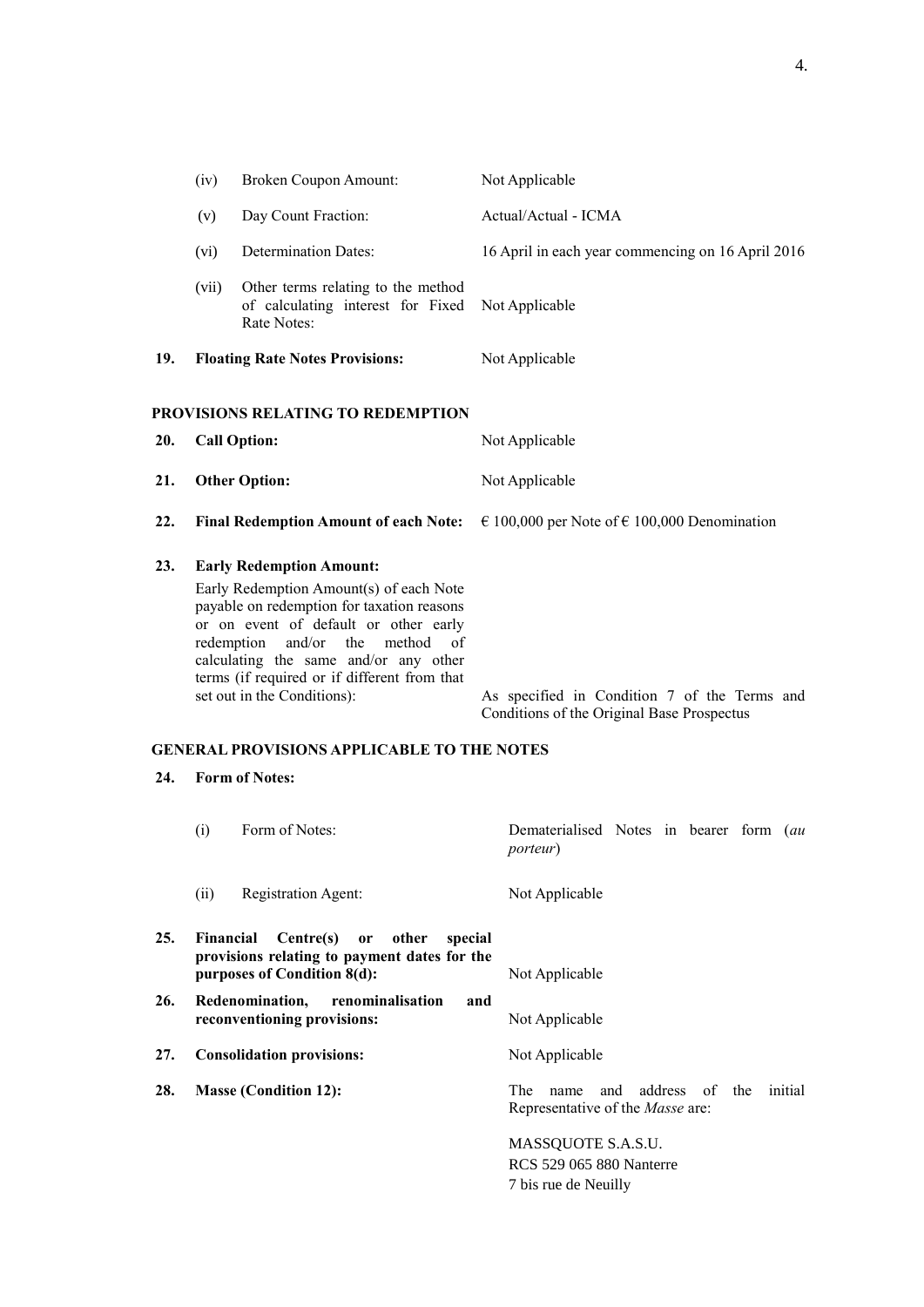|     |                     |                                      | 92110 Clichy<br>France                                                                                                                                               |  |
|-----|---------------------|--------------------------------------|----------------------------------------------------------------------------------------------------------------------------------------------------------------------|--|
|     |                     |                                      | Mailing address:<br>33, rue Anna Jacquin<br>92100 Boulogne Billancourt<br>France<br>represented by its Chairman                                                      |  |
|     |                     |                                      | The name and address of the alternate<br>Representative of the Masse are:                                                                                            |  |
|     |                     |                                      | Gilbert Labachotte<br>8 Boulevard Jourdan<br>75014 Paris<br>France                                                                                                   |  |
|     |                     |                                      | The Representative of the Masse will perceive<br>a remuneration of $\epsilon$ 450 per annum (excluding<br>VAT) with respect to its appointment as<br>Representative. |  |
| 29. |                     | Other final terms:                   | Not Applicable                                                                                                                                                       |  |
|     | <b>DISTRIBUTION</b> |                                      |                                                                                                                                                                      |  |
| 30. | (i)                 | If syndicated, names of Managers:    | <b>Joint Lead Managers</b><br><b>BNP</b> Paribas<br>Crédit Agricole Corporate and Investment<br>Bank                                                                 |  |
|     | (ii)                | Date of the subscription agreement   | 10 December 2015                                                                                                                                                     |  |
|     | (iii)               | <b>Stabilising Manager (if any):</b> | Not Applicable                                                                                                                                                       |  |
| 31. |                     | If non-syndicated, name of Dealer:   | Not Applicable                                                                                                                                                       |  |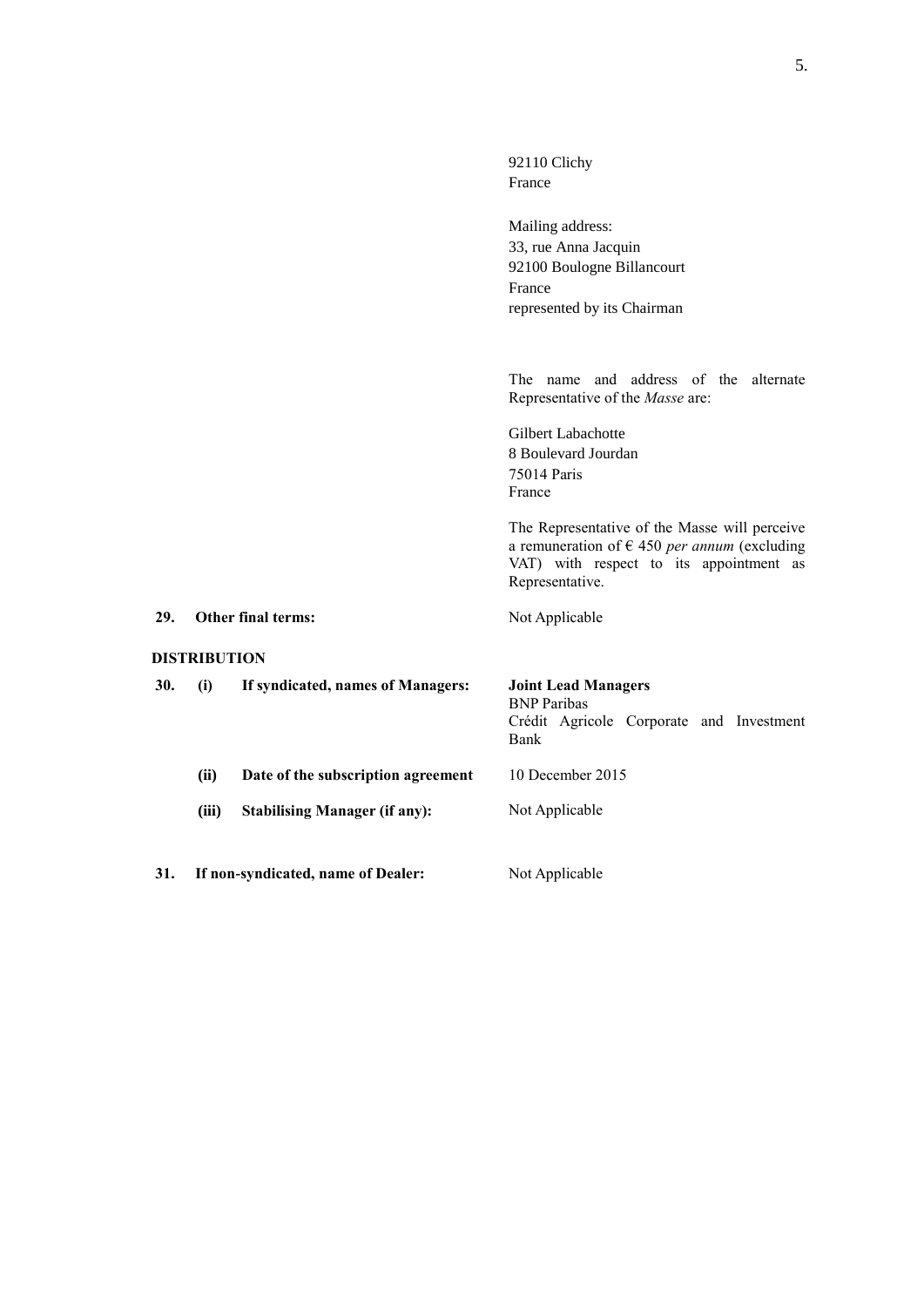### **PURPOSE OF FINAL TERMS**

These Final Terms comprise the final terms required for issue and admission to trading on Euronext Paris of the Notes described herein pursuant to the Euro 31,000,000,000 Euro Medium Term Note Programme of UNEDIC to the service of employment.

### **RESPONSIBILITY**

The Issuer accepts responsibility for the information contained in these Final Terms.

Signed on behalf of UNEDIC:

By: ............................................

Duly authorised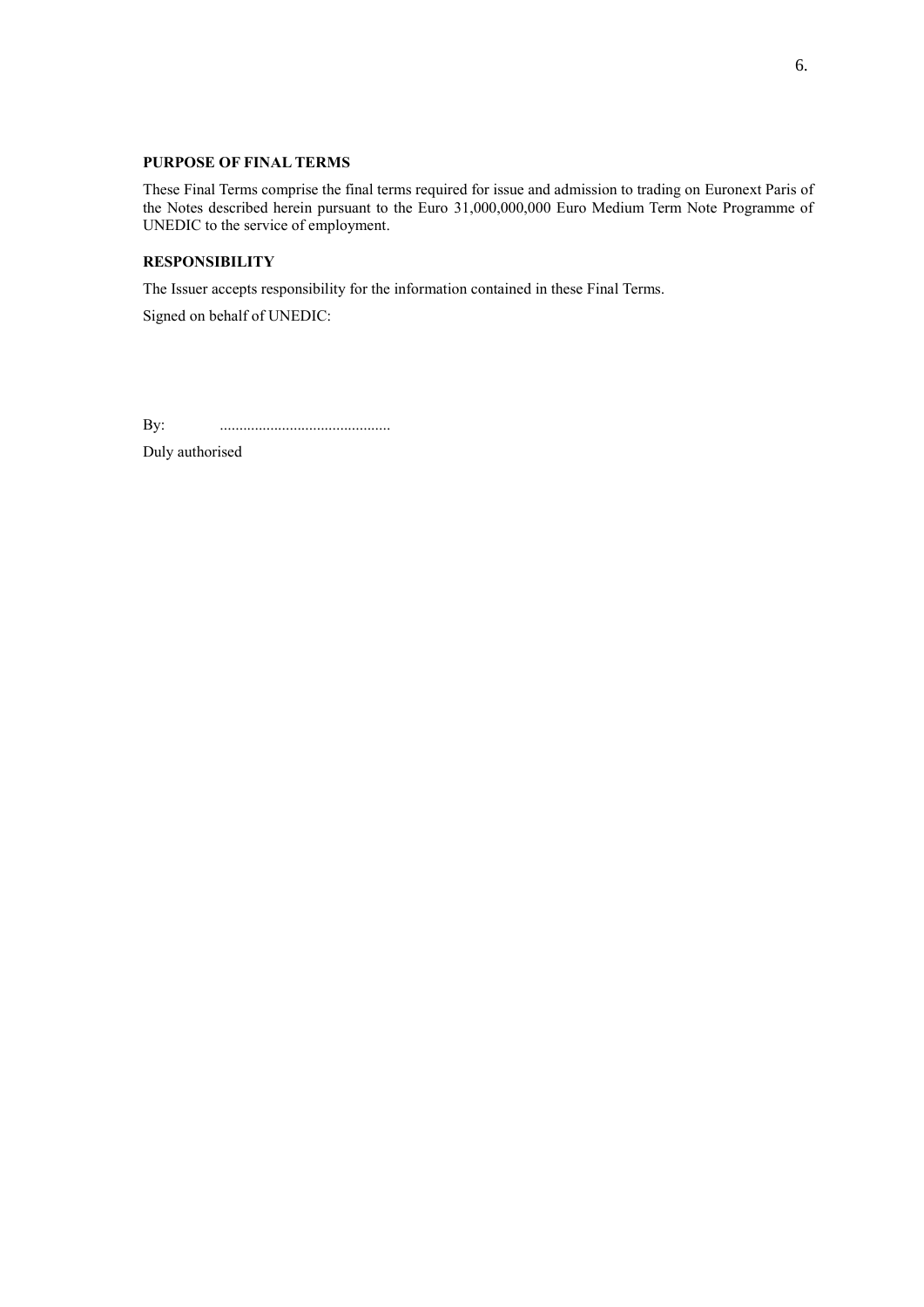#### **PART B – OTHER INFORMATION**

#### **1. ADMISSION TO TRADING**

- - (b) Regulated Markets or equivalent markets on which, to the knowledge of the Issuer, securities of the same class of the Notes to be admitted to trading are already
- (ii) Estimate of total expenses related to admission to trading (excl. AMF fees):  $\epsilon$  4,250
- (iii) Additional publication of Base Prospectus and Final Terms: Not Applicable
- **3. RATINGS**

(i) (a) Admission to trading: Application has been made by the Issuer (or on its behalf) for the Notes to be admitted to trading on Euronext Paris with effect from 14 December 2015

> admitted to trading: The Existing Notes are already admitted to trading on Euronext Paris.

Ratings: The Notes to be issued are expected to be rated by Standard & Poor's Credit Market France SAS, Moody's Investors Service Limited and Fitch's France S.A.S:

S&P: AA

Moody's: Aa2

Fitch: AA

In accordance with Regulation (EC) No 1060/2009 dated 16 September 2009 of the European Parliament and of the Council, each of Standard & Poor's Credit Market France SAS, Moody's Investors Service Limited and Fitch France S.A.S. is included in the list of registered credit rating agencies published on the European Securities and Markets Authority's website.

#### **4. INTERESTS OF NATURAL AND LEGAL PERSONS INVOLVED IN THE ISSUE**

Save as discussed in "Subscription and Sale" of the Current Base Prospectus, so far as the Issuer is aware, no person involved in the offer of the Notes has an interest material to the offer.

### **5. REASONS FOR THE OFFER**

Reasons for the offer: See "Use of Proceeds" wording in the Current Base Prospectus.